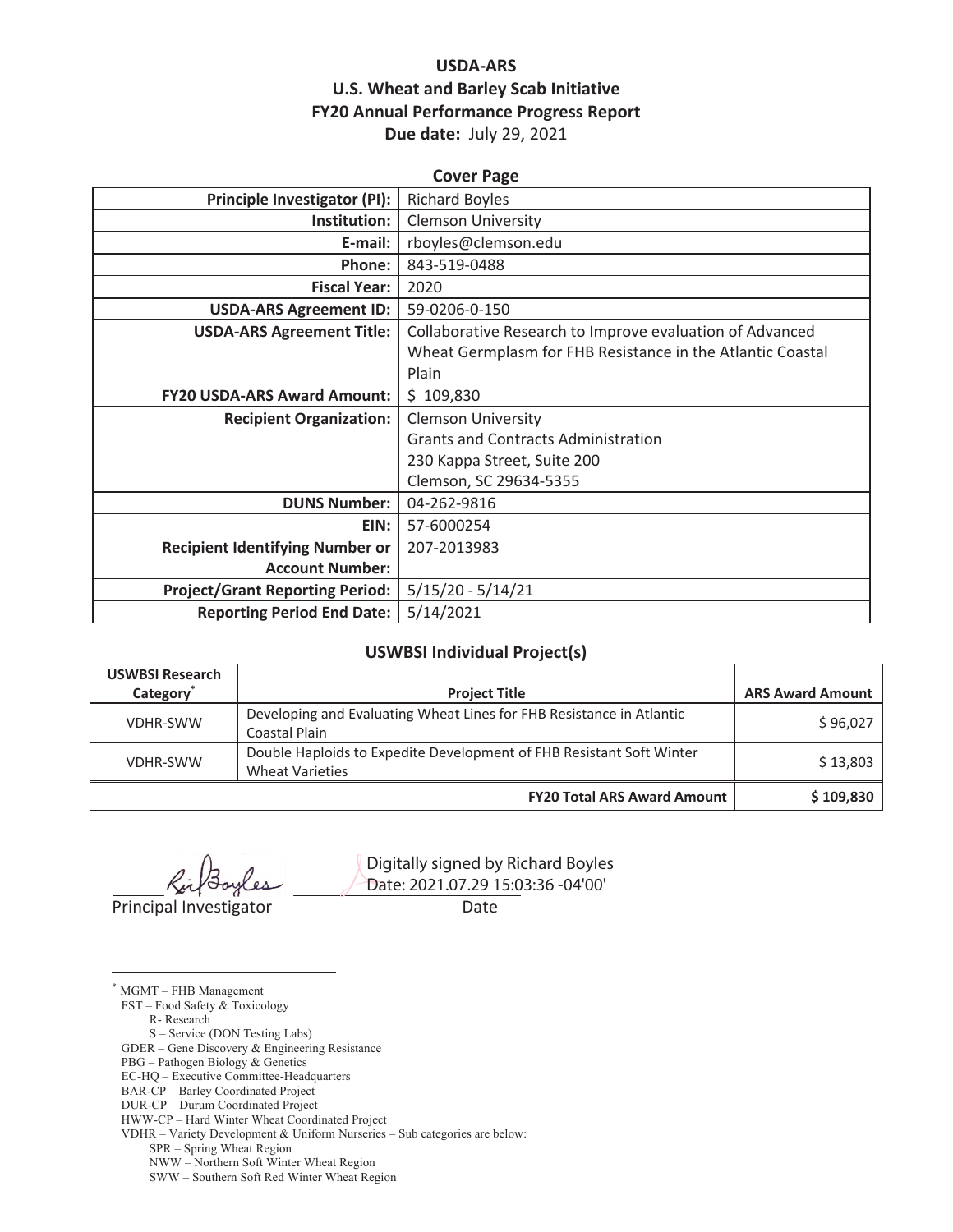**Project 1:** *Developing and Evaluating Wheat Lines for FHB Resistance in Atlantic Coastal Plain*

# **1. What are the major goals and objectives of the research project?**

The *goal of this project* is to increase the capacity and rigor required to (1) collect robust and accurate FHB resistance field data on commercially available and recently released wheat cultivars and (2) develop advanced breeding lines with further enhanced and more durable *Fusarium* head blight (FHB) resistance. This work aims to accelerate variety development and screening efforts by incorporating advanced genomics and phenomics methods that recently became available (and understood) for applied use in breeding programs.

*Objective 1. Continue intercrossing moderately FHB resistant elite lines to stack FHB QTL. Rationale —* Because scab resistance is quantitative, stacked QTL (4+) are needed for durable FHB resistance.

*Objective 2. Expand the SC scab nursery to include SunGrains DH populations and Clemson F4:6 breeding lines. Rationale —* An increased pool of FHB resistance within the Clemson breeding program and broader community is needed.

*Objective 3. Support advanced phenomics methods and genomic selection pipelines to increase predictability of FHB resistance across collaborative breeding programs. Rationale —* FDK is most highly correlated with DON but is labor‐intensive and subjective. FDK will be measured using high‐throughput analysis to accurately evaluate FHB resistance and provide a larger training population for genomic prediction of FDK for future breeding populations.

**2. What was accomplished under these goals or objectives?** *(For each major goal/objective, address these three items below.)*

# **a) What were the major activities?**

*Objective 1. Continue intercrossing moderately FHB resistant lines to stack FHB QTL.* Wheat crosses using elite MR scab lines were made January‐February 2021 to develop doubled haploids and segregating populations for phenotypic and marker‐assisted selection of resistant progeny. Marker data for known scab QTL and genomic estimated breeding values (GEBVs) on SunGrains 2020 breeding lines were examined to select best available parents for crossing. Among parent lines included in the nursery, FHB QTL present in the nursery were Fhb1, Jamestown 1B, Neuse 1A, Neuse 4A, Neuse 6A, Wuhan 2DL, Bess 2B, Bess 3B, and Ning 5A.

*Objective 2. Expand the SC scab nursery to include SunGrains DH populations and Clemson F4:6 breeding lines.* In addition to the USSN, USSRWWN, GAWN, and SunGrains trials, DH lines generated by NCSU/SunGrains and Clemson observation lines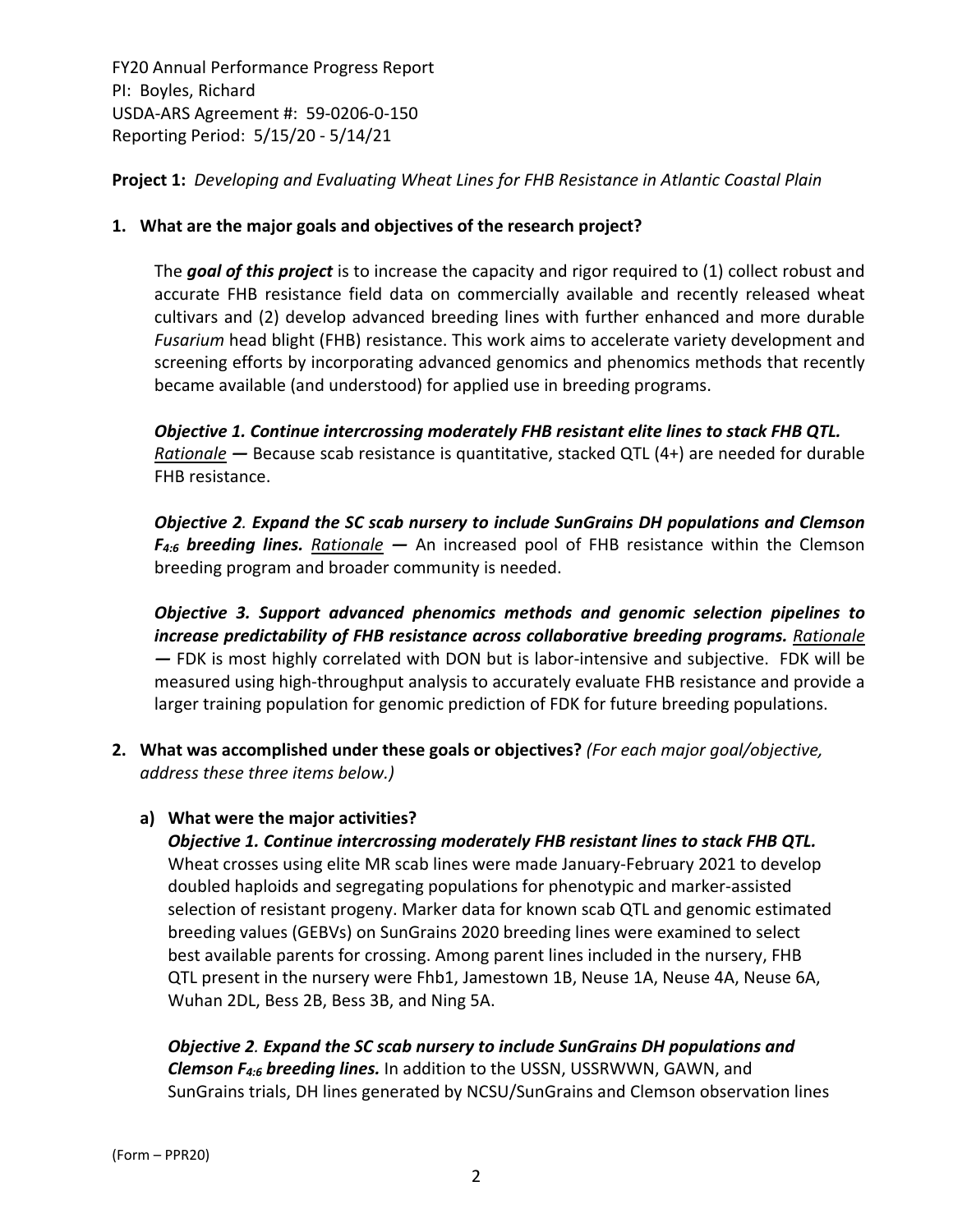> (F4:6) were effectively screened. *Fusarium graminearum* isolates were graciously provided by Dr. Christina Cowger and were cultured and combined into a single inoculum slurry. The slurry was mixed with autoclaved corn kernels to generate 200 lbs of scabby corn, which was spread evenly across headrows within the one acre Florence misted nursery in two applications: 03/19/21 and 04/02/21. The Florence 2021 FHB nursery was double the size of the 2020 nursery, which accommodated the additional DH and observation lines.

> *Objective 3. Support advanced phenomics methods and genomic selection pipelines to increase predictability of FHB resistance across collaborative breeding programs.* More than 1,200 FHB samples representing three locations and two years were analyzed using six phenotypic methods: DON, FDK Vibe QM3, FDK Visual, FDK Manual, FDK NIR, and FHB Field Rating. The phenotypic platforms were compared against each other based on standard deviation, variance, variance to mean ratio, coefficient of variation, mean square error, least significant difference, F‐value, and p‐value. Pairwise correlations among traits were also compared. The different phenotypes were also separately used for genome‐wide association mapping to disover QTL for FHB resistance and compare statistical power and resolution across the different phenotypic platforms.

# **b) What were the significant results?**

*Objective 1. Continue intercrossing moderately FHB resistant lines to stack FHB QTL.*  A total of 809 crosses were made in the 2021 Clemson greenhouse crossing nursery, with 729 being successful. This is a 30% increase in crossing number.  $F<sub>1</sub>$  seed of select crosses (n=388) based on marker data for FHB and other QTL of imporatance were transplanted in the greenhouse for advancement.

# *Objective 2. Expand the SC scab nursery.*

Thirty‐three of 160 doubled haploids evaluated in the FHB nursery were advanced and increased for yield testing in 2021-2022. Out of 3,040  $F_{4:6}$  breeding lines, 455 lines were advanced for yield testing in 2021‐2022. As a result, 89% (488/550) of the Clemson wheat preliminary lines entering into yield testing will have been screened for FHB resistance in an inoculated scab nursery. DH lines advanced will be shared with VDHR‐ SWW breeders.

#### *Objective 3. Increase assessment and predictability of FHB resistance.*

DON has served as the gold standard for determining FHB resistance in germplasm. The phenotypic correlations between DON and the other FDK traits were as follows: *r*=0.52 FDK Visual, *r*=0.48 FDK Manual, *r*=0.39 FDK NIR, and *r*=0.83 for FDK Vibe QM3. Based on 1,200 FHB samples across multiple site‐years, the FDK results using the Vibe QM3 grain analyzer was significantly more correlated with DON than any other FDK platform.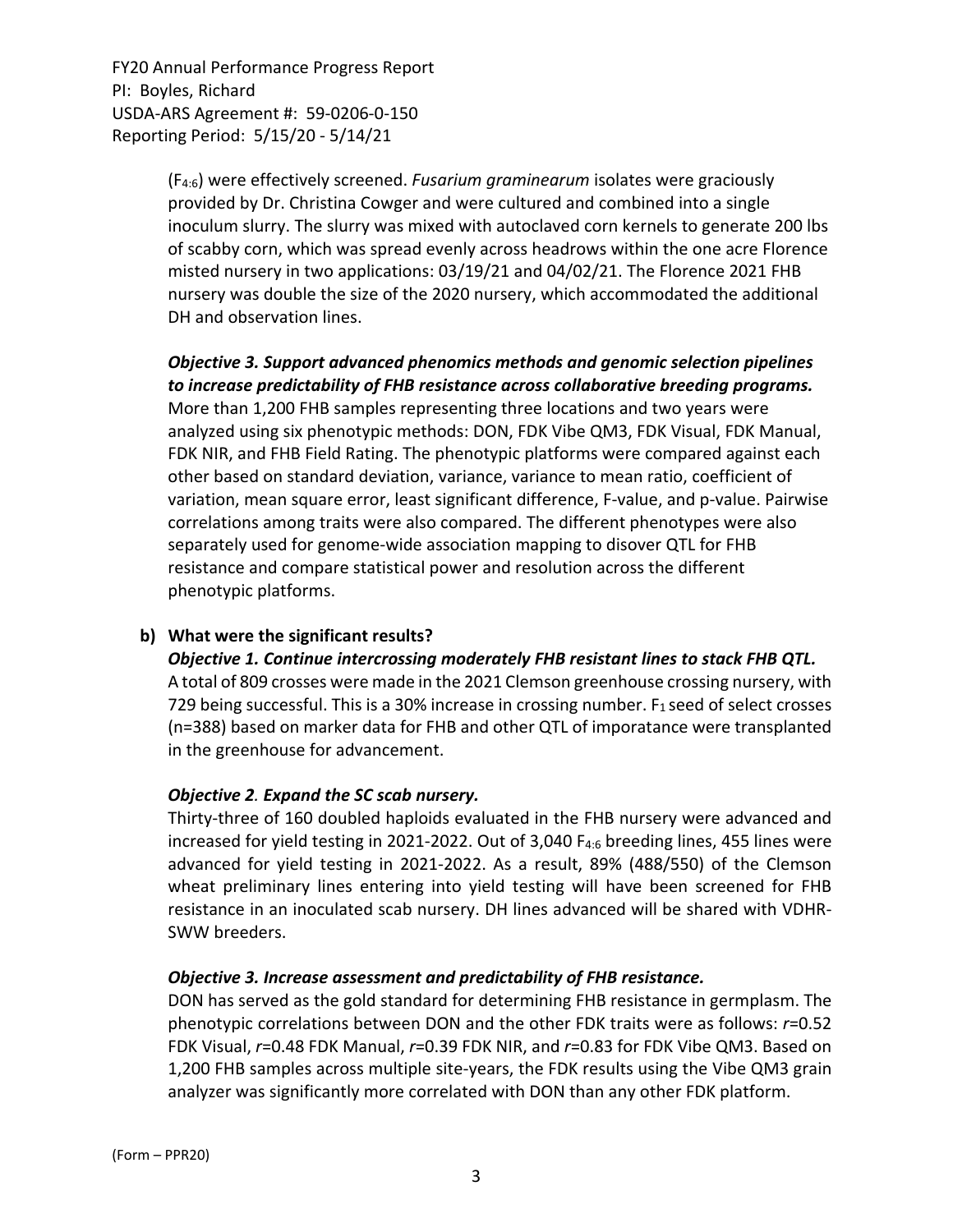### **c) List key outcomes or other achievements.**

*Objective 1. Continue intercrossing moderately FHB resistant lines to stack FHB QTL.*  The Clemson wheat breeding program has now saturated the breeding pipeline with elite genetic material that contain nearly all known FHB resistance QTL. This pipeline represents a near‐ and long‐term investment in wheat cultivar development that will supply the industry with superior cultivars that have exceptional FHB resistance.

#### *Objective 2. Expand the SC scab nursery.*

With the high majority (~90%) of lines entering into the wheat preliminary yield stage having been carefully evaluated for FHB resistance in a misted, inoculated nursery, the level of FHB resistance advancing in the Clemson wheat breeding program will increase significantly.

#### *Objective 3. Increase assessment and predictability of FHB resistance.*

With a much more objective screening method for FDK established using the Vibe QM3, breeders in the VDHR‐SWW CP will have an increased ability to correctly asses FHB resistance, especially in earlier stage germplasm. Increased objectivity will also be used to identify new genetic resistance mechanisms for further improvement.

# **3. Was this research impacted by the COVID‐19 pandemic (i.e. university shutdowns and/or restrictions, reduced or lack of support personnel, etc.)? If yes, please explain how this research was impacted or is continuing to be impacted.**

The pandemic did not result in a loss of VDHR‐SWW CP activities with the exception of losing our F1 summer nursery location in Aberdeen, ID. Adjustments were made to offset this by increasing F1 crosses in the greenhouse in 2021. In addition, it did slow down the throughput of processing FHB samples due to a lack of summer workers hired. Currently, the pandemic is not affecting any research objectives.

# **4. What opportunities for training and professional development has the project provided?**

Mr. AJ Ackerman, a PhD candidate not funded by the VDHR‐SWW, led the process of culturing inoculum and scaling up scabby corn for field deployment, which has provided hands-on pathology experience. In addition to AJ, an undergraduate student worker, Mrs. Dawn Hicks, has coordinated FDK calibrationa and analysis with the Vibe QM3 and Perten DA7250 NIR analyzer. A high school student, Mr. Ezekiel Gaskins, from the SC Governor's School also worked on this project as part of his mandatory summer research internship project. Two research technicians have been able to learn tractable skills as a result from participating in this project. Both technicians and students have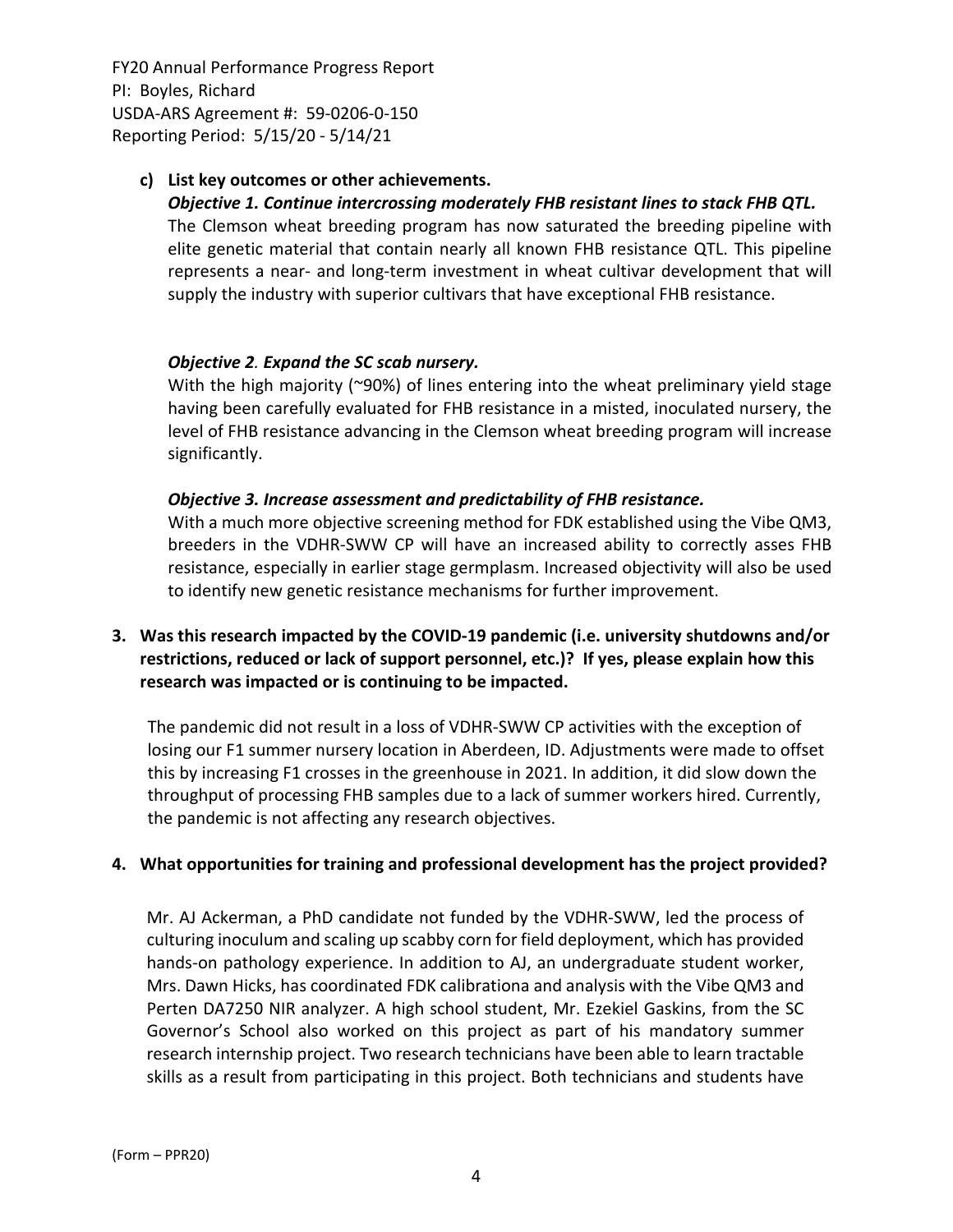> been trained to plant, manage, and harvest the wheat FHB nursery as well as operate seed processing machinery and seed imaging software.

#### **5. How have the results been disseminated to communities of interest?**

Data and associated results were presented to the VDHR‐SWW research group at the annual planning meeting held on 17 March 2021. Trial results from the 2020 FHB nursery were circulated to the SRWW community once the data were finalized and proofed in August 2020. PhD student AJ Ackerman is in the final writing stages to publish the FDK study with the Vibe QM3 instrument. Target journal will be Agronomy so it reaches an international audience. SC OVT FHB data are being uploaded to the ScabSmart website.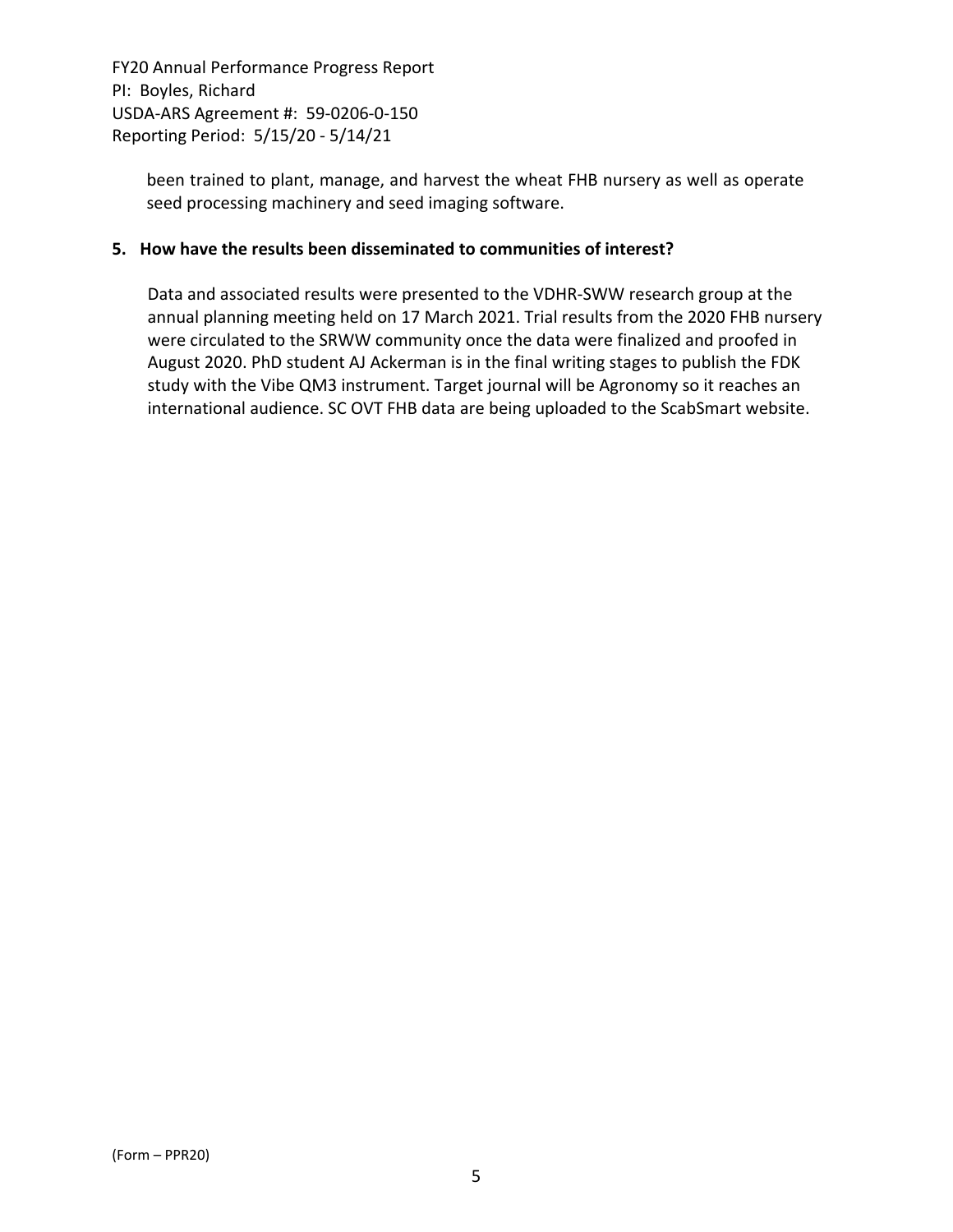- **Project 2:** *Double Haploids to Expedite Development of FHB Resistant Soft Winter Wheat Varieties*
- **1. What are the major goals and objectives of the research project?**

*Objective 1. Implement a topcross, F2 enrichment approach to increase probability of DH lines containing FHB QTL of interest.*

*Objective 2. Develop wheat doubled haploids with pedigrees that include adapted, FHB resistant lines.*

**2. What was accomplished under these goals or objectives?** *(For each major goal/objective, address these three items below.)*

# **a) What were the major activities?**

*Objective 1. Implement a topcross, F2 enrichment approach to increase probability of DH lines containing FHB QTL of interest.* Topcrosses were made by Dr. Carl Griffey at Virginia Tech in spring 2020. Seedlings from three‐way crosses resulting from these topcrosses were vernalized in the cold room. Leaf tissue was collected from each seedling for genotyping by Dr. Gina Brown‐Guedira at the USDA Eastern Regional Small Grains Genotyping Lab. Each breeder and member of the VDHR‐SWW CP was provided the marker results from all genotyped seedlings, and breeders made 4‐6 plant selections that would be advanced for DH development.

*Objective 2. Develop wheat doubled haploids with pedigrees that include adapted, FHB resistant lines.* Seedlings were grown in the greenhouse by the NC State program led by Dr. Paul Murphy and pollinated with maize to generate haploid embryos. Embryos were rescued and resulting explants were treated with colchicine for chromosome doubling. Explant seedlings were transplanted in the greenhouse for seed growouts. Seed of individual DH lines were then harvested and distributed to the respective breeder who originally selected them. All DH lines were planted and evaluated as headrows in the misted FHB nursery. Sufficient seed quantity was produced to allow sharing 3 grams of each line to all cooperating VDHR‐SWW members.

# **b) What were the significant results?**

# *Objective 1. Implement a topcross, F2 enrichment approach to increase probability of DH lines containing FHB QTL of interest.*

For Clemson, there were a total of 122 DH lines from nine different plant selections (two pedigrees). This was lower than on a typical year because of an unusually hot summer that decreased pant vigor and productivity in the greenhouse.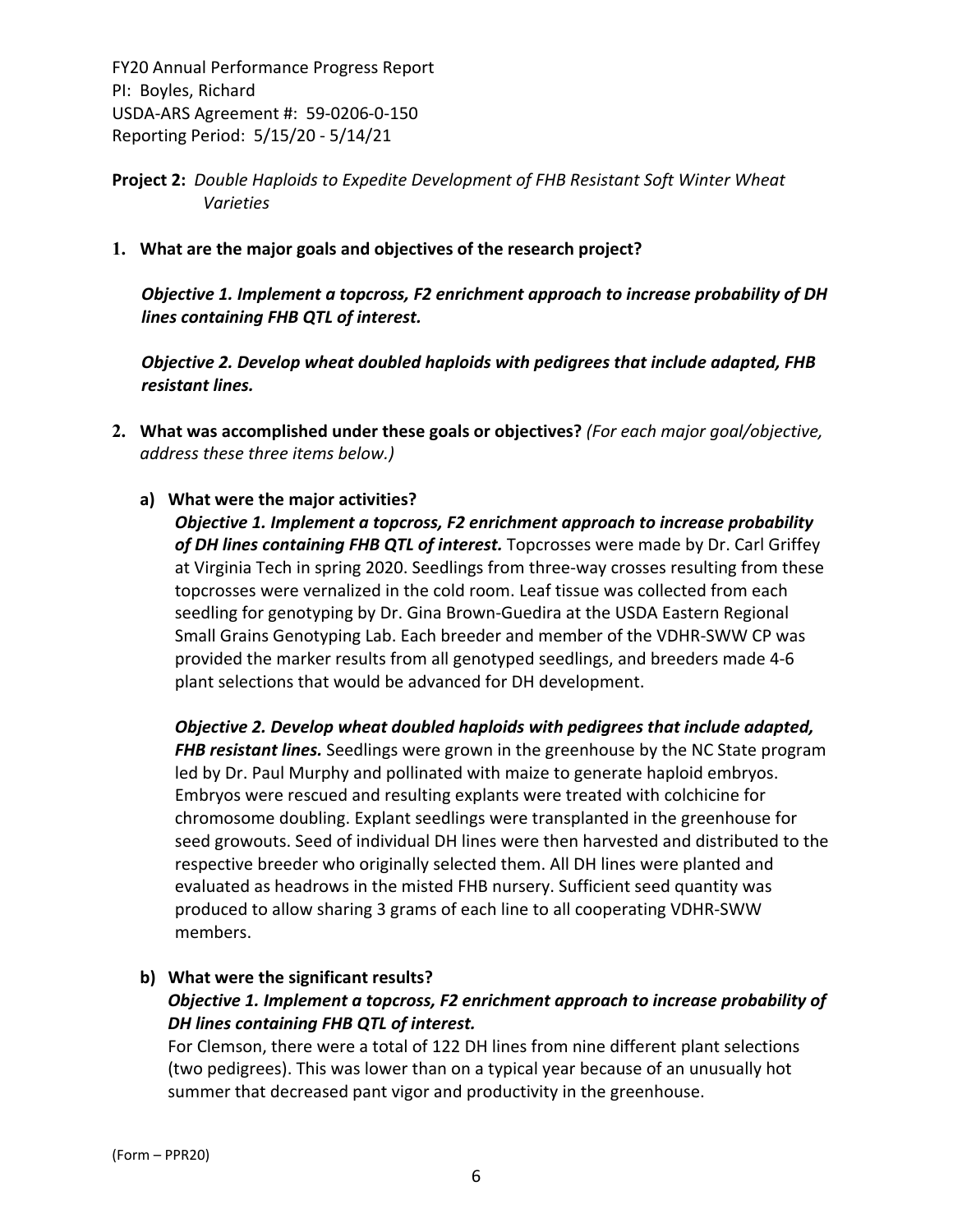# *Objective 2. Develop wheat doubled haploids with pedigrees that include adapted, FHB resistant lines.*

There were 33 of the 122 DH lines that were harvested in spring 2021 for advancement to yield testing. Sufficient seed quantity was produced to allow sharing 3 grams of each line to all cooperating VDHR‐SWW members.

# **c) List key outcomes or other achievements.**  *Objective 1. Implement a topcross, F2 enrichment approach to increase probability of DH lines containing FHB QTL of interest.*

The F2 enrichment using marker‐assisted selection eliminated many undesirable DH lines by selecting specifically for individual genotypes that were segregating or fixed for all desirable alleles at QTL of interest. This dramatically improves the return on investment and increases the likelihood of identifying a DH line worthy of advanced testing as well as cultivar release.

# *Objective 2. Develop wheat doubled haploids with pedigrees that include adapted, FHB resistant lines.*

The high percentage of DH lines advanced to the yield stage demonstrate the effectiveness of this DH program. The time from cross made to first year (stage 1) yield testing will be less than two years, which is greatly reduced from the 5‐6 year timeline that it takes using conventional breeding and generational advancement.

# **3. Was this research impacted by the COVID‐19 pandemic (i.e. university shutdowns and/or restrictions, reduced or lack of support personnel, etc.)? If yes, please explain how this research was impacted or is continuing to be impacted.**

Yes, because of the reduced capabilities of the USDA Eastern Regional Small Grains Genotyping Lab that was caused by the government shutdown and preventation of research personnel to enter facilities, the topcross MAS and F2 enrichment initiative was also shut down during the 2020 calendar year. This was also interrupted with the retirement of Dr. Carl Griffey and transition of the VA Tech wheat breeding program.

# **4. What opportunities for training and professional development has the project provided?**

Nothing to report.

# **5. How have the results been disseminated to communities of interest?**

Seed from all DH lines that were advanced and harvested by each VDHR‐SWW breeding program will be shared to every member. Three to five grams of seed per DH line will be shared to allow each breeder to grow DH lines in headrows, including their respective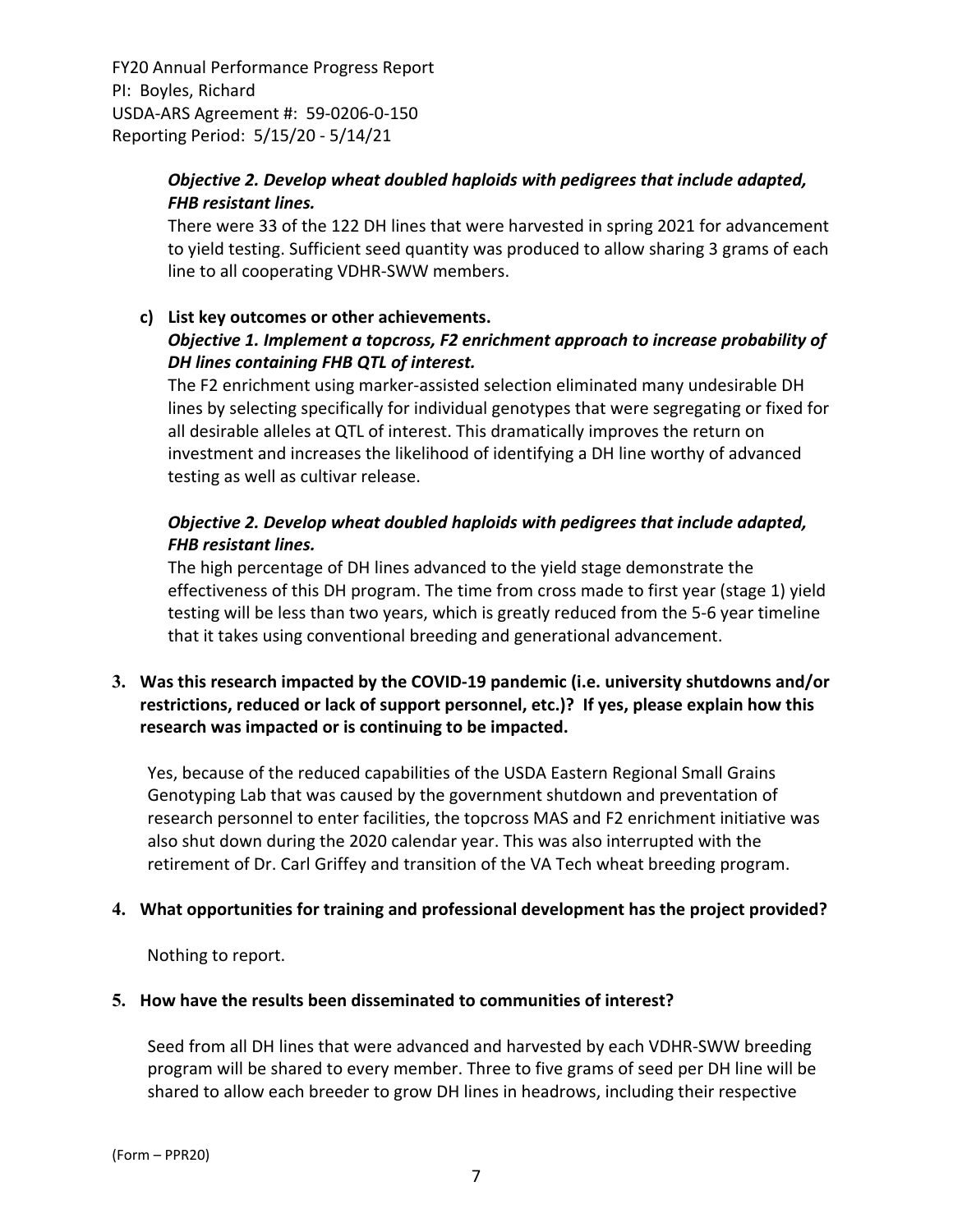> FHB nurseries. This is a valuable collaborative effort that helps to maximize the return on investment by enabling more breeders a chance to look at many more DH lines, which is beneficial given that a DH line may perform better in a given region that elsewhere.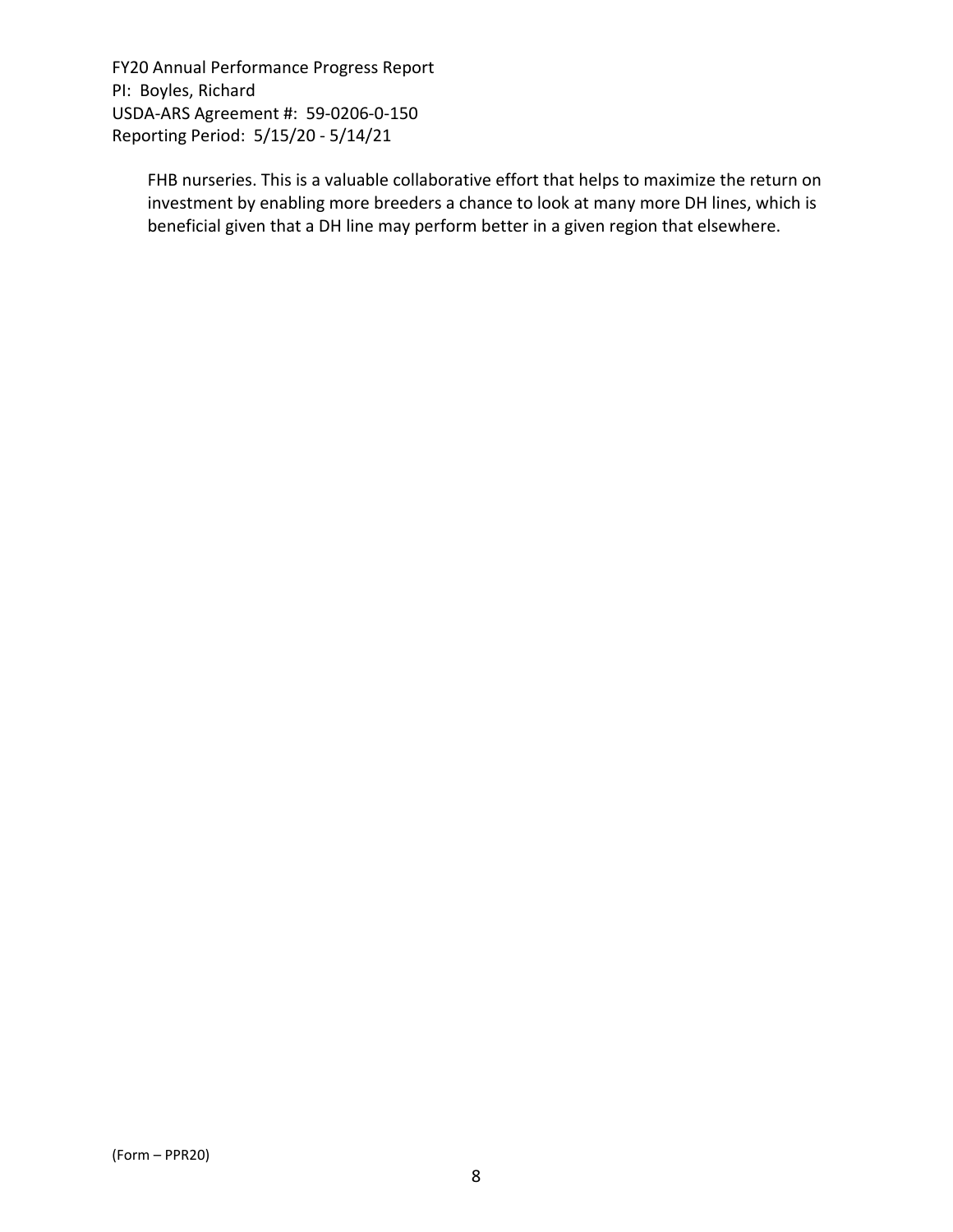# **Training of Next Generation Scientists**

**Instructions:** Please answer the following questions as it pertains to the FY20 award period (5/15/20 ‐ 5/14/21). The term "support" below includes any level of benefit to the student, ranging from full stipend plus tuition to the situation where the student's stipend was paid from other funds, but who learned how to rate scab in a misted nursery paid for by the USWBSI, and anything in between.

**1. Did any graduate students in your research program supported by funding from your USWBSI grant earn their MS degree during the FY20 award period?** ☐Yes ☒No

**If yes, how many?** Click to enter number here.

**2. Did any graduate students in your research program supported by funding from your USWBSI grant earn their Ph.D. degree during the FY20 award period?**

 $\square$ Yes  $\square$ No **If yes, how many?** Click to enter number here.

**3. Have any post docs who worked for you during the FY20 award period and were supported by funding from your USWBSI grant taken faculty positions with universities?** ☐Yes ☒No

**If yes, how many?** Click to enter number here.

**4. Have any post docs who worked for you during the FY20 award period and were supported by funding from your USWBSI grant gone on to take positions with private ag‐ related companies or federal agencies?**

☐Yes ☒No

**If yes, how many?** Click to enter number here.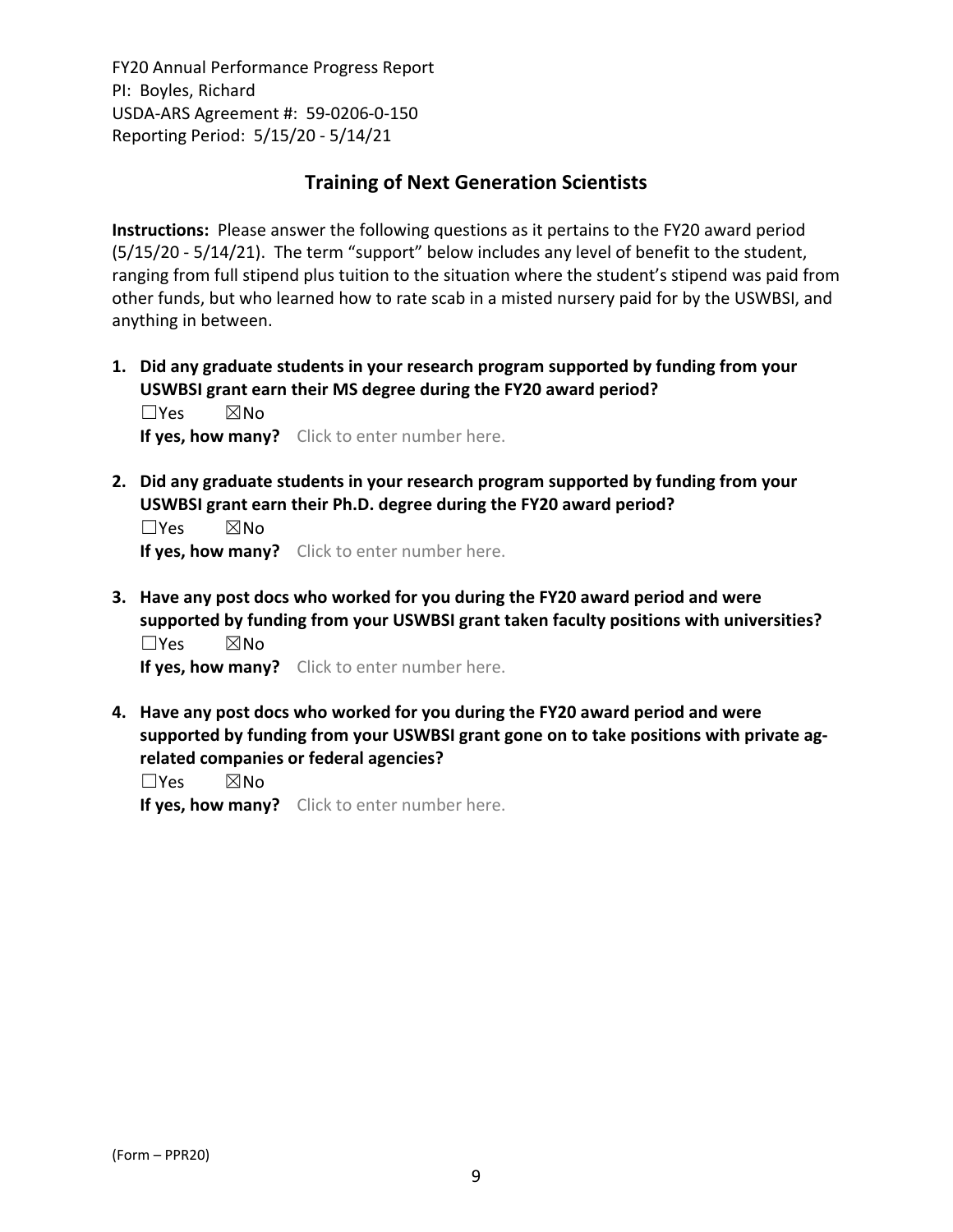# **Release of Germplasm/Cultivars**

**Instructions:** In the table below, list all germplasm and/or cultivars released with full or partial support through the USWBSI during the FY20 award period (5/15/20 - 5/14/21). All columns must be completed for each listed germplasm/cultivar. Use the key below the table for Grain Class abbreviations. 

| <b>Name of Germplasm/Cultivar</b> | <b>Grain Class</b>    | <b>FHB Resistance</b>                                  | <b>FHB</b><br>Rating<br>$(0-9)$ | Year<br><b>Released</b> |
|-----------------------------------|-----------------------|--------------------------------------------------------|---------------------------------|-------------------------|
| Nothing to report.                | Select Grain<br>Class | Select what represents<br>your most resistant<br>check | Enter as<br>text 0-9<br>rating  | Select Year             |
| Click here to enter text.         | Select Grain<br>Class | Select what represents<br>your most resistant<br>check | Enter as<br>text 0-9<br>rating  | Select Year             |
| Click here to enter text.         | Select Grain<br>Class | Select what represents<br>your most resistant<br>check | Enter as<br>text 0-9<br>rating  | Select Year             |
| Click here to enter text.         | Select Grain<br>Class | Select what represents<br>your most resistant<br>check | Enter as<br>text 0-9<br>rating  | Select Year             |
| Click here to enter text.         | Select Grain<br>Class | Select what represents<br>your most resistant<br>check | Enter as<br>text 0-9<br>rating  | Select Year             |
| Click here to enter text.         | Select Grain<br>Class | Select what represents<br>your most resistant<br>check | Enter as<br>text 0-9<br>rating  | Select Year             |
| Click here to enter text.         | Select Grain<br>Class | Select what represents<br>your most resistant<br>check | Enter as<br>text 0-9<br>rating  | Select Year             |
| Click here to enter text.         | Select Grain<br>Class | Select what represents<br>your most resistant<br>check | Enter as<br>text 0-9<br>rating  | Select Year             |
| Click here to enter text.         | Select Grain<br>Class | Select what represents<br>your most resistant<br>check | Enter as<br>text 0-9<br>rating  | Select Year             |
| Click here to enter text.         | Select Grain<br>Class | Select what represents<br>your most resistant<br>check | Enter as<br>text 0-9<br>rating  | Select Year             |
| Click here to enter text.         | Select Grain<br>Class | Select what represents<br>your most resistant<br>check | Enter as<br>text 0-9<br>rating  | Select Year             |
| Click here to enter text.         | Select Grain<br>Class | Select what represents<br>your most resistant<br>check | Enter as<br>text 0-9<br>rating  | Select Year             |
| Click here to enter text.         | Select Grain<br>Class | Select what represents<br>your most resistant<br>check | Enter as<br>text 0-9<br>rating  | Select Year             |
| Click here to enter text.         | Select Grain<br>Class | Select what represents<br>your most resistant<br>check | Enter as<br>text 0-9<br>rating  | Select Year             |

NOTE: Leave blank if you have nothing to report or if your grant did NOT include any VDHR-related projects.

**NOTE:** List the associated release notice or publication under the appropriate sub-section in the 'Publications' section of the FPR.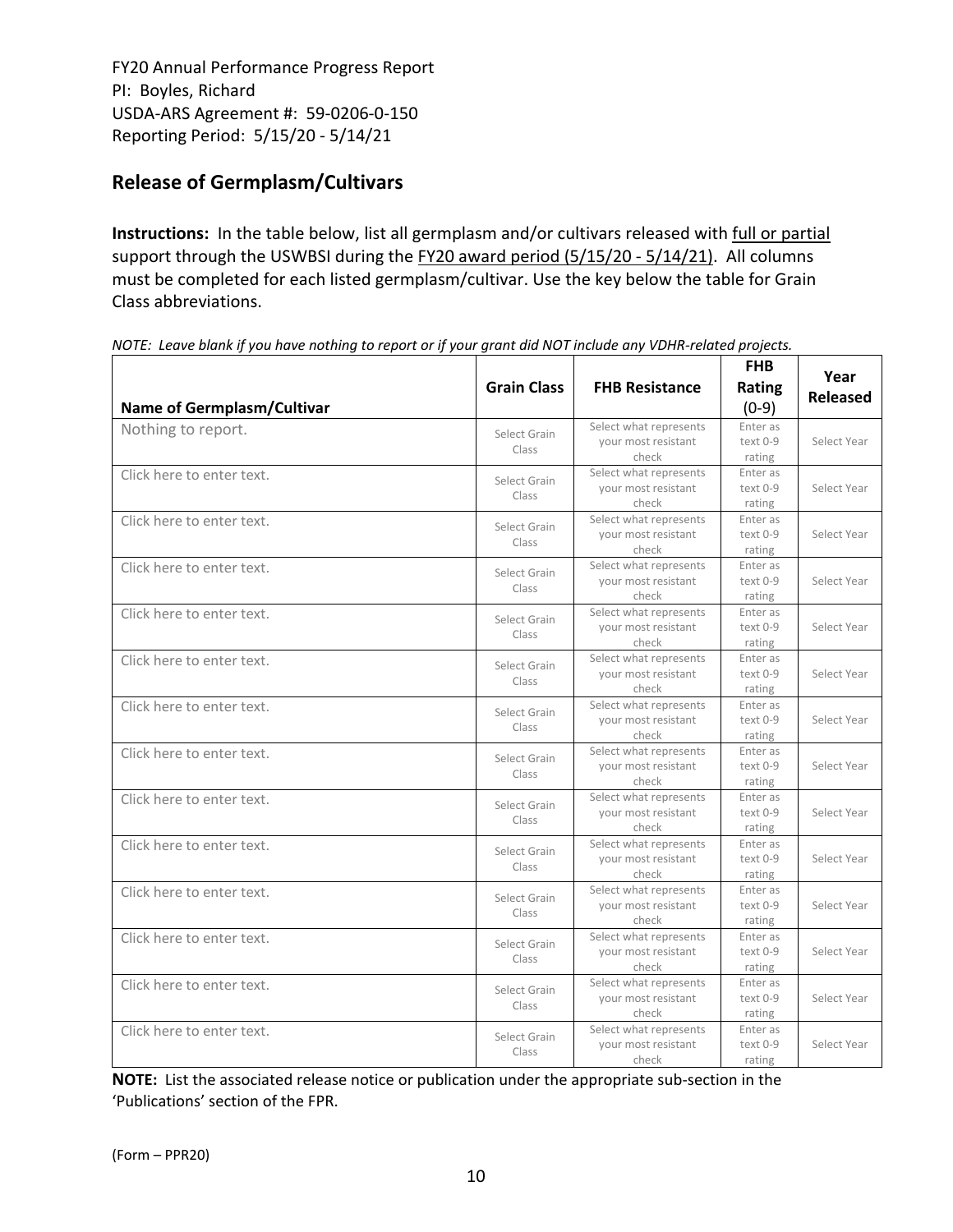# **Publications, Conference Papers, and Presentations**

**Instructions:** Refer to the PR\_Instructions for detailed more instructions for listing publications/presentations about your work that resulted from all of the projects included in the FY20 grant award. Only citations for publications published (submitted or accepted) or presentations presented during the **award period (5/15/20 ‐ 5/14/21**) should be included. If you did not publish/submit or present anything, state 'Nothing to Report' directly above the Journal publications section.

NOTE: Directly below each citation, you **must** indicate the Status (i.e. published, submitted, etc.) and whether acknowledgement of Federal support was indicated in the publication/ presentation. See example below for a poster presentation with an abstract:

Z.J. Winn, R. Acharya, J. Lyerly, G. Brown‐Guedira, C. Cowger, C. Griffey, J. Fitzgerald, R.E. Mason and J.P. Murphy. 2020. "Mapping of Fusarium Head Blight Resistance in NC13‐20076 Soft Red Winter Wheat." In: S. Canty, A. Hoffstetter, and R. Dill‐Macky (Eds.), *Proceedings of the 2020 National Fusarium Head Blight Forum (*p. 12.), Virtual; December 7‐11. Online: https://scabusa.org/pdfs/NFHBF20\_Proceedings.pdf. Status: Abstract Published and Poster Presented Acknowledgement of Federal Support: YES (Abstract and Poster)

# **Journal publications.**

Mergoum, M., Johnson, J. W., Buck, J. W., Sutton, S., Lopez, B., Bland, D., ... & Cambron, S. E. (2021). A new soft red winter wheat cultivar,'GA 07353‐14E19', adapted to Georgia and the US Southeast environments. *Journal of Plant Registrations*, *15*(2), 337‐344. Status: Published Acknowledgment of Federal Support: Yes

Ibrahim, A. M., Sutton, R., Johnson, J. W., Mergoum, M., Simoneaux, B., Harrison, S. A., ... & Fountain, M. O. (2021). Registration of 'GA06343‐13E2 (TX‐EL2)'soft red winter wheat. *Journal of Plant Registrations*, *15*(1), 107‐112. Status: Published Acknowledgment of Federal Support: Yes

Mergoum, M., Johnson, J. W., Buck, J. W., Sutton, S., Lopez, B., Bland, D., ... & Boyles, R. (2021). Soft red winter wheat 'GA 051207‐14E53': Adapted cultivar to Georgia and the US Southeast region. *Journal of Plant Registrations*, *15*(1), 132‐139. Status: Published Acknowledgment of Federal Support: Yes